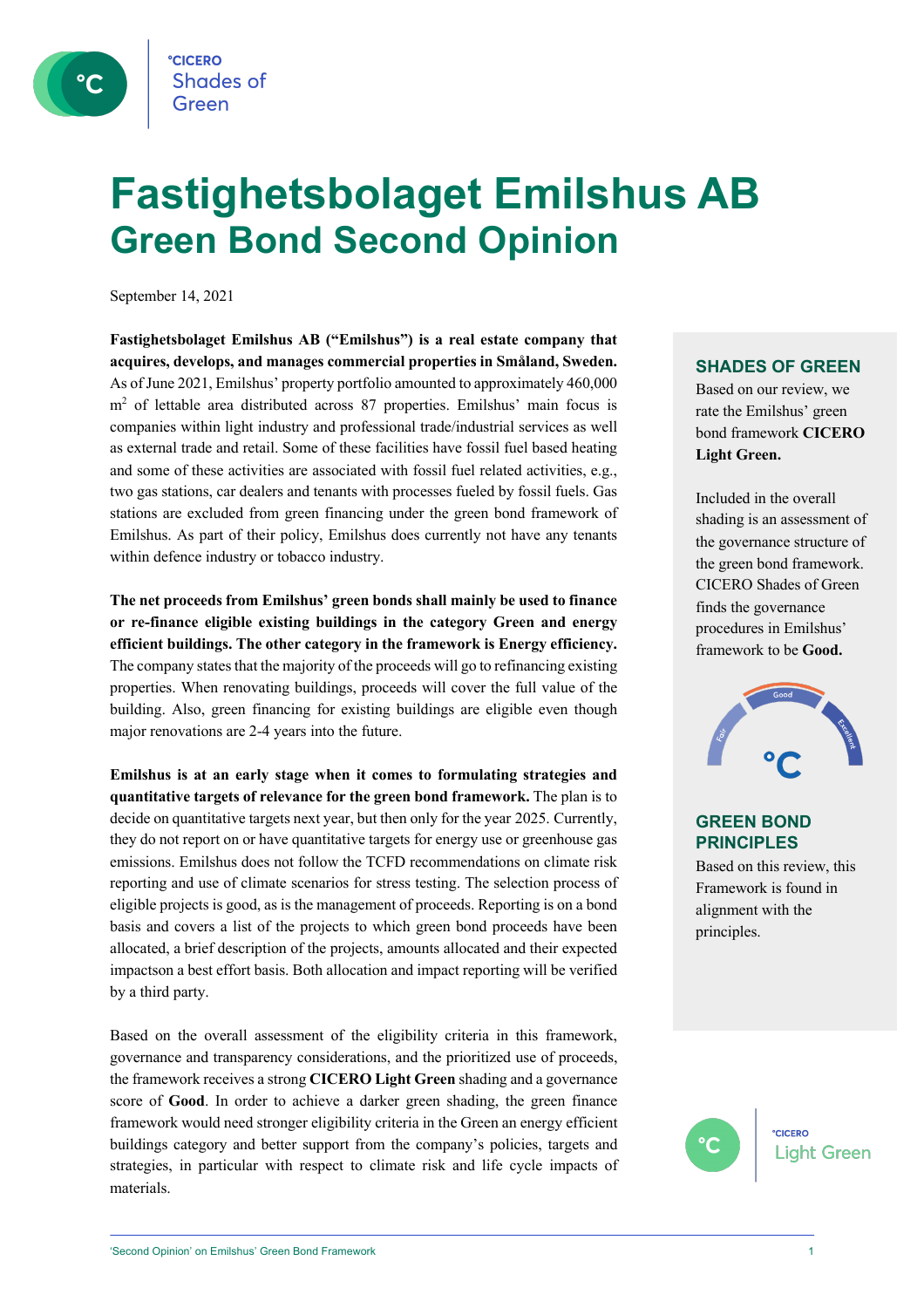

# **Contents**

| 1            |                                                                                                                                                                                                                                         |    |
|--------------|-----------------------------------------------------------------------------------------------------------------------------------------------------------------------------------------------------------------------------------------|----|
|              |                                                                                                                                                                                                                                         |    |
| $\mathbf{2}$ |                                                                                                                                                                                                                                         |    |
|              |                                                                                                                                                                                                                                         |    |
|              |                                                                                                                                                                                                                                         |    |
|              |                                                                                                                                                                                                                                         |    |
|              |                                                                                                                                                                                                                                         |    |
|              |                                                                                                                                                                                                                                         |    |
| 3            |                                                                                                                                                                                                                                         |    |
|              |                                                                                                                                                                                                                                         |    |
|              |                                                                                                                                                                                                                                         |    |
|              |                                                                                                                                                                                                                                         |    |
|              |                                                                                                                                                                                                                                         |    |
|              |                                                                                                                                                                                                                                         |    |
|              |                                                                                                                                                                                                                                         |    |
|              |                                                                                                                                                                                                                                         |    |
|              |                                                                                                                                                                                                                                         |    |
|              | <b>Appendix 1:</b> Referenced Documents List <b>Example 2008 Contract Contract Contract Contract Contract Contract Contract Contract Contract Contract Contract Contract Contract Contract Contract Contract Contract Contract Cont</b> | 15 |
|              | <b>Appendix 2:</b> About CICERO Shades of Green <b>Contract Contract Contract City Contract Contract City Contract City</b>                                                                                                             | 16 |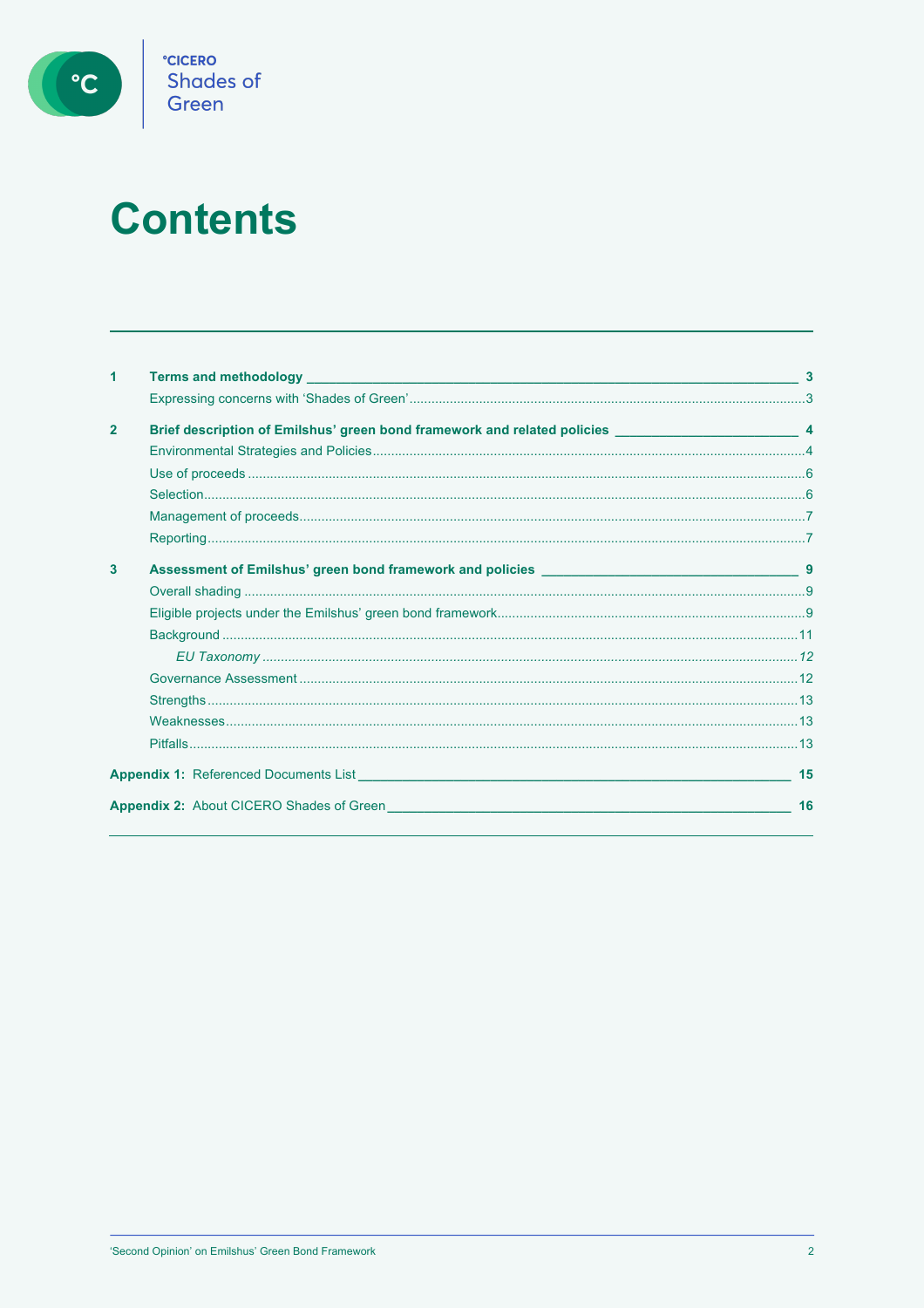

**CICERO Shades of** 

### **1 Terms and methodology**

This note provides CICERO Shades of Green's (CICERO Green) second opinion of the client's framework dated September 2021**.** This second opinion remains relevant to all green bonds and/or loansissued under this framework for the duration of three years from publication of this second opinion, as long as the framework remains unchanged. Any amendments or updates to the framework require a revised second opinion. CICERO Green encourages the client to make this second opinion publicly available. If any part of the second opinion is quoted, the full report must be made available.

The second opinion is based on a review of the framework and documentation of the client's policies and processes, as well as information gathered during meetings, teleconferences and email correspondence.

#### **Expressing concerns with 'Shades of Green'**

CICERO Green second opinions are graded dark green, medium green or light green, reflecting a broad, qualitative review of the climate and environmental risks and ambitions. The shading methodology aims to provide transparency to investors that seek to understand and act upon potential exposure to climate risks and impacts. Investments in all shades of green projects are necessary in order to successfully implement the ambition of the Paris agreement. The shades are intended to communicate the following:

### CICERO Shades of Green



Dark green is allocated to projects and solutions that correspond to the long-term vision of a low carbon and climate resilient future. Fossil-fueled technologies that lock in long-term emissions do not qualify for financing. Ideally, exposure to transitional and physical climate risk is considered or mitigated.



Medium green is allocated to projects and solutions that represent steps towards the long-term vision, but are not quite there yet. Fossil-fueled technologies that lock in longterm emissions do not qualify for financing. Physical and transition climate risks might be considered.



physical and transitional climate risk without appropriate strategies in place to protect them.

Bridging technologies such as plug-in hybrid buses

Wind energy projects with a strong

integrates environmental concerns

governance structure that

Examples



Sound governance and transparency processes facilitate delivery of the client's climate and environmental ambitions laid out in the framework. Hence, key governance aspects that can influence the implementation of the green bond are carefully considered and reflected in the overall shading. CICERO Green considers four factors in its review of the client's governance processes: 1) the policies and goals of relevance to the green bond framework; 2) the selection process used to identify and approve eligible projects under the framework, 3) the management of proceeds and 4) the reporting on the projects to investors. Based on these factors, we assign an overall governance grade: Fair, Good or Excellent. Please note this is not a substitute for a full evaluation of the governance of the issuing institution, and does not cover, e.g., corruption.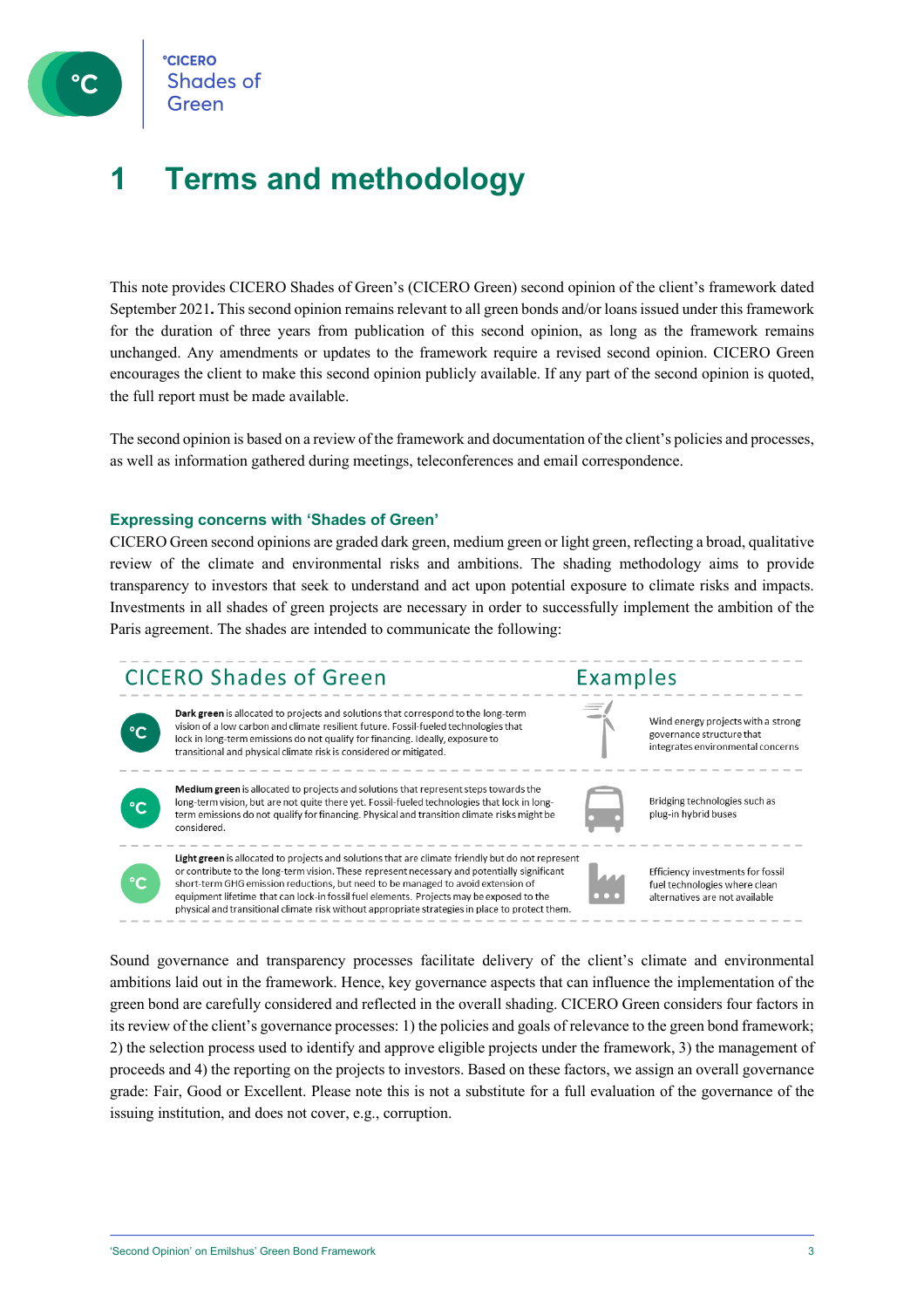

### **2 Brief description of Emilshus' green bond framework and related policies**

Fastighetsbolaget Emilshus AB ("Emilshus") is a real estate company, established in 2018, that acquires, develops, and manages commercial properties in Småland, Sweden. Emilshus is headquartered in Växjö, Sweden, and has currently 15 employees. As of June 2021, Emilshus' property portfolio amounted to approximately  $460,000 \text{ m}^2$  of lettable area distributed across 87 properties. As of June 2021, Emilshus reports, on a full-year basis, future rental income of more than SEK 294 million.

Emilshus' main focus is companies within light industry and professional trade/industrial services as well as external trade and retail. Some of these activities are associated with fossil fuel related activities, e.g., two gas stations, car dealers and tenants with processes fueled by fossil fuels. Fossil fuel related activities with clear lockin effects, like gas stations, are excluded from green financing. As part of their policy, Emilshus does currently not have any tenants within weapon industry or tobacco industry.

Emilshus' property portfolio largely consists of older buildings, some with fossil fuel-based heating systems within light industry and storage. In such properties, it is difficult to separate the energy consumption that stems from the properties and the energy consumption that stems from the businesses occupying the properties. To map this out, Emilshus continuously evaluates its properties and their energy consumption. If deemed necessary, the company establishes plans for energy retrofits. Emilshus says that they will not fund any improvements in existing fossil heating sources, and will instead switch to renewable heating. During the first half of 2021, the company carried out five energy assessments with the help of an expert consultant. To monitor the energy consumption in own properties, Emilshus implemented a support system in 2021 that collects the data in one place. To enable cooperation on energy issues, Emilshus encourages tenants to connect to the same system.

Further, Emilshus has an electricity portfolio at the energy company Bixia consisting of two wind turbines in Småland that produce electricity for the company. Through Bixia, Emilshus buys renewable and locally produced electricity that fully cover the electricty for properties where Emilshus buy electricity, and the company offers the same to tenants at the same price.

#### **Environmental Strategies and Policies**

Emilshus says that environmental, social and economic sustainability aspects are integrated in Emilshus' daily operations and business strategy. Emilshus' sustainability work is based on, among others, the company's commitment to the UN Global Compact and the UN's Sustainable Development Goals ("SDGs"). Through the UN Global Compact, the company is committed to comply with, at a minimum, the ten fundamental principles<sup>1</sup> covering human rights, labour, environment, and anti-corruption. Currently, Emilshus does not report on energy use (overall or specific) or greenhouse gas emissions, but have detailed energy reports for selected properties. The company's plan is to be able to report these numbers by end of 2022, with some preliminary numbers available by the end of 2021.

<sup>1</sup> https://www.unglobalcompact.org/what-is-gc/mission/principles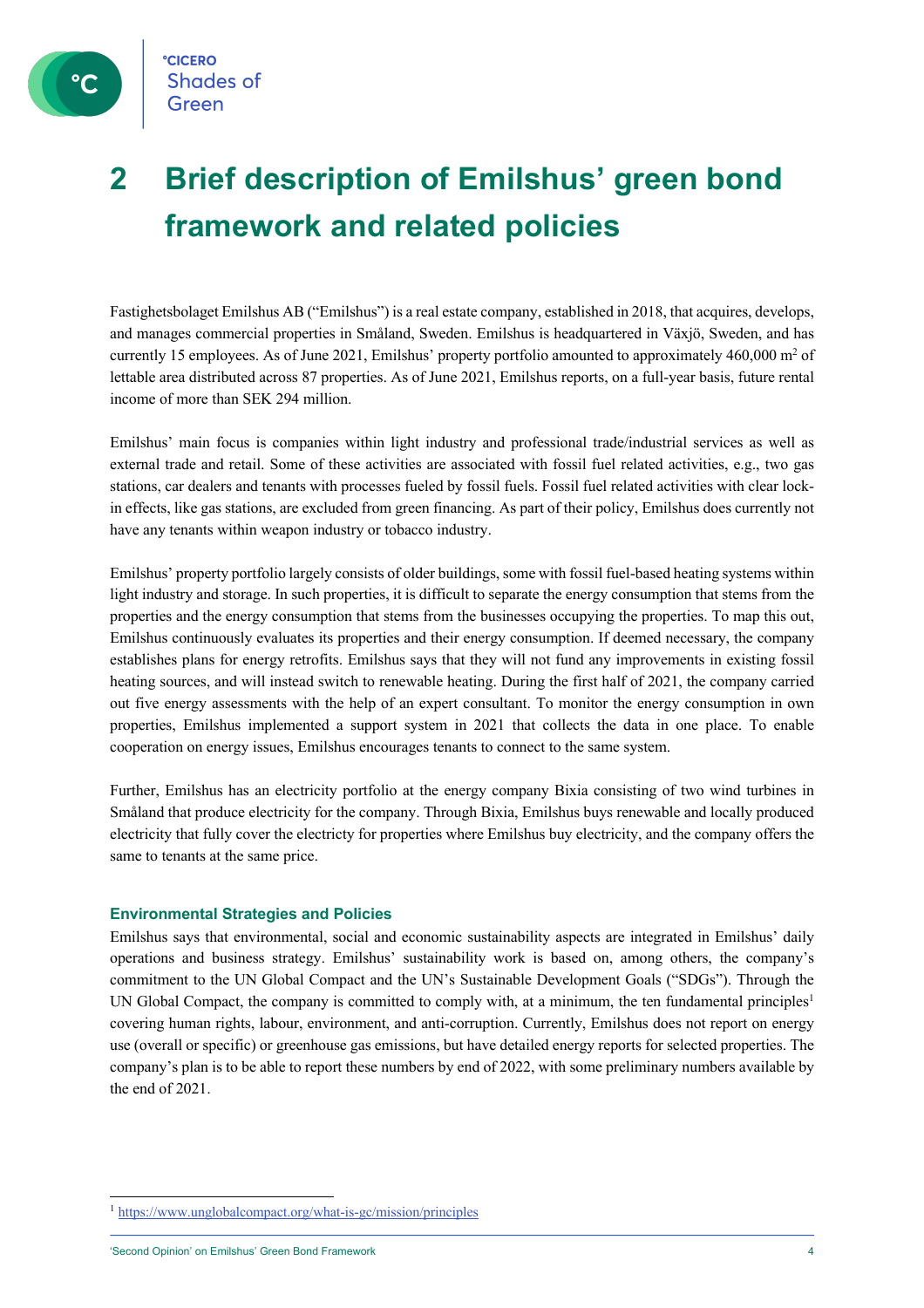Emilshus has developed plans and policies that outline the requirements set for the business, such as policies for purchasing, the environment, business ethics, and anti-corruption, with a main focus on sub-contractor's work environment.

The long-term vision of Emilshus includes the following:

- Emilshus will reduce own energy consumption and offer tenants sustainable and attractive properties.
- Emilshus will set high sustainability requirements for suppliers and other external partners. The company shall offer a safe workplace in and around its properties.

Other targets formulated are:

- Emilshus manages their properties with consideration for the environment and based on a life cycle thinking where possible and financially defensible.
- In 2022, Emilshus will decide how much energy use will decrease by 2025\*.
- In 2022, Emilshus will decide by how much they will reduce their carbon dioxide emissions by 2025<sup>\*</sup>.
- Emilshus will produce more electricity from solar cells and in 2022 will decide how many MWh they will produce per year in 2025.
- In 2022, the electricity that Emilshus buys will be renewable, origin-marked and locally produced\*.

According to Emilshus' environmental policy, in project developments such as renovation, new construction, extensions and conversions, environmental analyses shall be carried out as far as possible and planned measures shall be supplemented with such energy-saving measures that can be taken. Furthermore, Emilshus must always consider sustainability aspects in terms of working environment, waste management and material selection. Emilshus' goal is for the material used in the renovation to meet at least the C level in SundaHus' classification<sup>3</sup>. In connection with each investment decision, Emilshus must, in addition to the sustainability aspects, consider the issue of certification of the building.

According to the issuer, in the management and refining of the properties, Emilshus primarily tries to choose local suppliers who provide, for example, labour, raw materials and products. The suppliers Emilshus procures must undertake to meet current work environment requirements at the workplace and ensure that they comply with the real estate industry's code of conduct<sup>4</sup> for suppliers and that they handle construction waste correctly. Furthermore, Emilshus' sustainability policy states that

- New construction and extensions must, where possible, have at least 30% lower energy use than the requirements in BBR, achieve the requirements for Energy Declaration A or B or alternatively be environmentally certified.
- Handling of dismantled and removed building materials and furnishings in "large projects" (over SEK 2,000,000) shall, where possible, be documented (reuse, recycling and disposal).

In 2021, Emilshus will implement a support system, Mestro and Position Green, which will assist the company in energy monitoring and sustainability reporting. In late 2021, Emilshus will engage in stakeholder dialogues with employees, tenants, owners and representatives of investors in order to ensure that the company's focus is in line with the stakeholders' expectations. The stakeholder dialogues will be followed up on an annual basis. In 2022,

<sup>\*</sup> Refers to properties that have been owned/managed in the last 12 months and where Emilshus has a subscription for heating and/or electricity.

<sup>&</sup>lt;sup>3</sup> The classification goes from A to D, with A as the best.

<sup>4</sup> https://www.fastighetsagarna.se/globalassets/broschyrer-och-faktablad/riktlinjer/fastighetsbranschens-uppforandekod-forleverantorer.pdf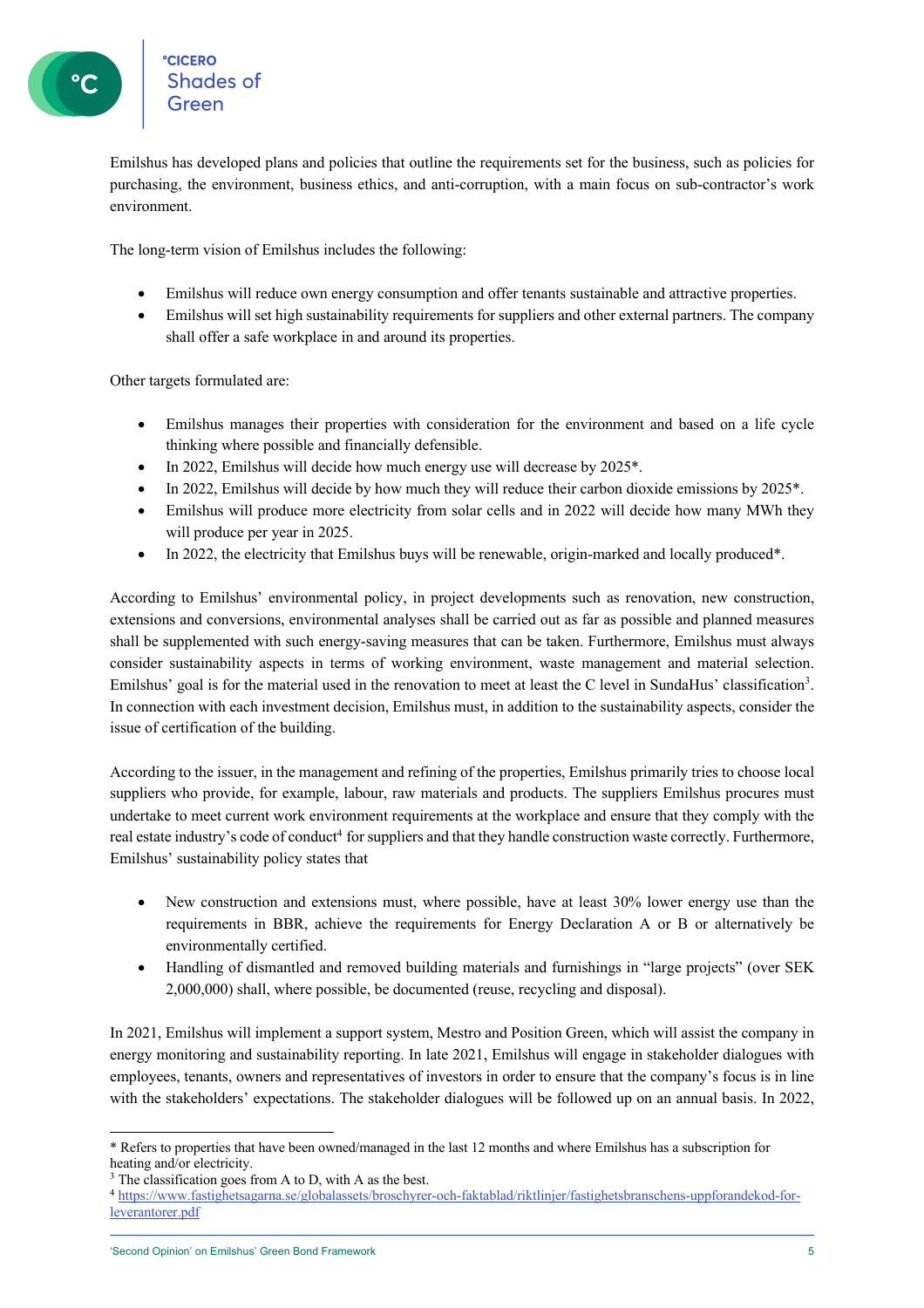ecicero<br>Shades of

the company plans to set specific targets relating to reduction of energy consumption and carbon emissions. A significant share of Emilshus' leases consists of "Triple Net Leases", which means that the tenants are responsible for the maintenance and operation of the property. Accordingly, Emilshus is dependent on having well-functioning cooperation with its tenants to achieve sustainability targets. To help with this work, Emilshus offers "Green Leases" to tenants willing to commit to spending time and resources on sustainability issues. The Green Leases are primarily aimed at improving properties' energy efficiency.

In 2021, a survey will be carried out seeking to identify sustainability risks in Emilshus' operations. The survey will cover environmental, social and financial sustainability aspects and has a long-term focus, i.e., what will Emilshus look like in 2025-2030. Based on the results, a plan for management of the risks will be established. Currently, environmental due diligence in new acquisitions is focusing on chemical risks. Emilshus informs us that they plan to develop and implement more strategic procedures for identifying and mitigating risks associated with climate change and are considering implementing reporting on climate risks in alignment with the TCFD guidelines. Reporting according to TCFD will be possible at the earliest for the financial year 2022, since more extensive work needs to be done with regards to identification of Scope 3 emissions.

#### **Use of proceeds**

An amount equivalent to the net proceeds from Emilshus' green bonds shall be used to finance or re-finance eligible assets providing distinct environmental benefits ("Green Eligible Assets") in the categories Green and energy efficient buildings and Energy efficiency. The company states that they will continuously exercise its professional judgement, discretion and sustainability expertise when identifying the Green Eligible Assets, and that the majority of the proceeds will go to refinancing existing properties.

The value of Green Eligible Assets under "Green and energy efficient buildings" is based on the market value of such assets reported in the balance sheet. Green Eligible Assets under "Energy efficiency" correspond to the relevant invested amount. More details are available in table 1.

Emilshus has started to explore what the EU Taxonomy would mean for the company's activities. At this stage Emilshus is missing some data and methodologies to perform a complete EU Taxonomy assessment. Hence, the company has focused on evaluating its activities substantial contribution to environmental objectives and compliance with technical screening criteria, where the information is available. The company's preliminary assessment suggest that its activities contribute to the environmental objective Climate Change Mitigation.

#### **Selection**

The selection process is a key governance factor to consider in CICERO Green's assessment. CICERO Green typically looks at how climate and environmental considerations are considered when evaluating whether projects can qualify for green finance funding. The broader the project categories, the more importance CICERO Green places on the governance process.

The evaluation and selection process for Green Eligible Assets is a key process in ensuring that the amount equivalent to the net proceeds from Green Bonds is allocated to assets and expenditures which meet the criteria in the Framework.

The selection of Green Eligible Assets is managed by a dedicated group, the Green Bond Committee ("GBC"). Members of the GBC consist of the Finance Department and the Sustainability Team. Emilshus will assure that the sustainability expertise always relies within the GBC. All decisions are made in consensus, and this applies to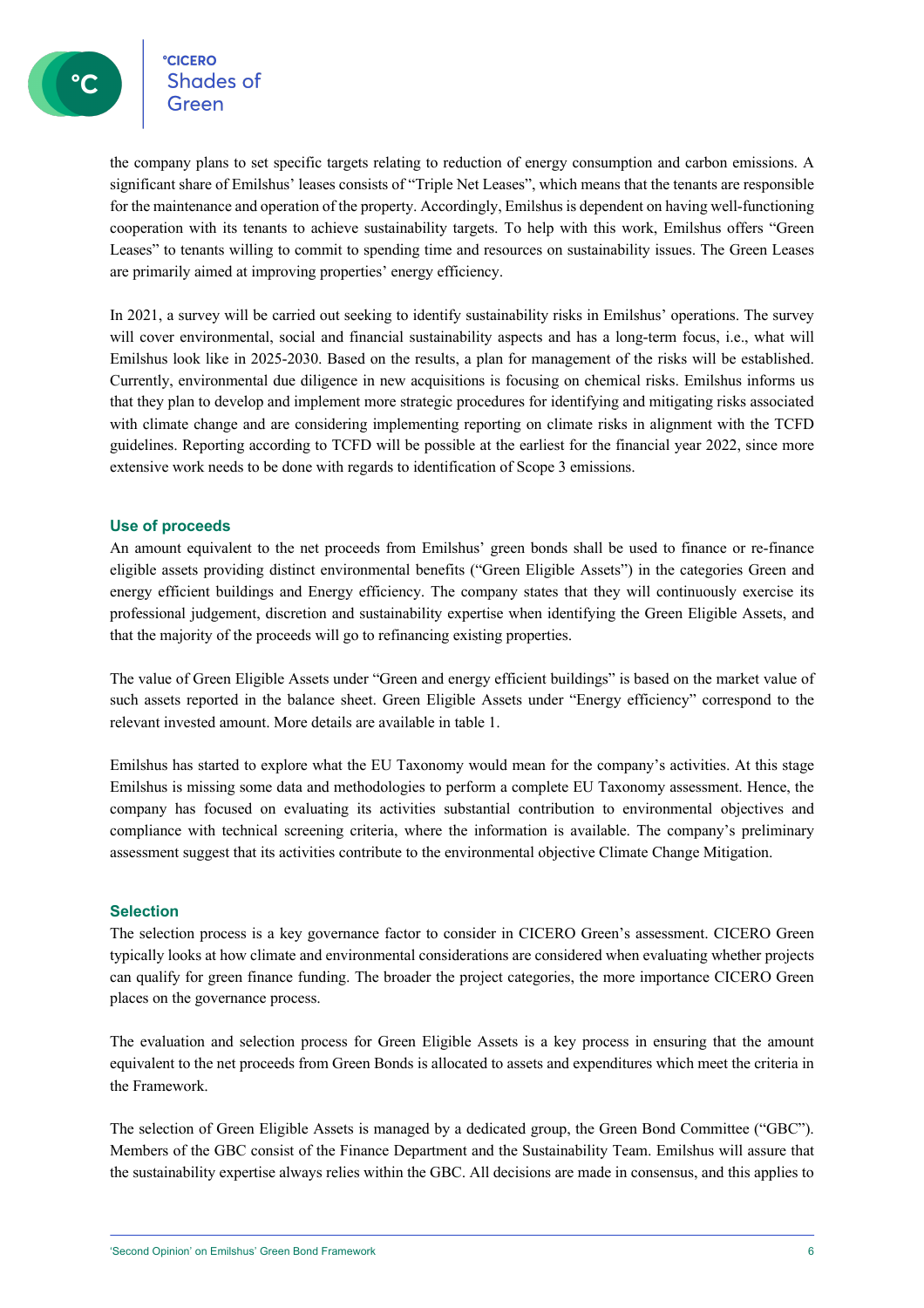the selection process of Green Eligible Assets as well. A list of Green Eligible Assets is kept by the Sustainability Team who is also responsible for keeping it up to date.

Emilshus will follow the development of the green financing market and manage any future updates of the Framework to reflect current and future market practices (e.g., the upcoming EU Taxonomy) and potential updates to the GBP.

The list of Green Eligible Assets is monitored on a regular basis during the term of the Green Bonds to ensure that the proceeds are sufficiently allocated to Green Eligible Assets. This is also a responsibility of the GBC.

The proceeds of Emilshus' Green Bonds will not be used to finance either fossil fuel related assets and activities, nuclear energy generation, weapons and defence industries nor potentially environmentally negative resource extraction, gambling or tobacco.

#### **Management of proceeds**

CICERO Green finds the management of proceeds of Emilshusto be in accordance with the Green Bond Principles of 2021.

Equivalent to the net proceeds from Emilshus' green bonds will be tracked by using a spreadsheet where all issued amounts of green bonds will be inserted. The spreadsheet will contain the list of Green Eligible Assets. Information available in the spreadsheet will in turn serve as basis for regular reporting.

All green bonds issued by Emilshus will be managed on a bond level. This means that a green bond will be linked directly to one (or more) pre-determined Green Eligible Assets. The Company will keep track and ensure there are satisfactory Green Eligible Assets for each green bond issued. Assets can, whenever needed, be removed or added to/from the Green Eligible Assets' portfolio.

Any unallocated proceeds will be temporary held by Emilshus and placed on the company's ordinary bank account and will not be used for investment purposes.

#### **Reporting**

Transparency, reporting, and verification of impacts are key to enable investors to follow the implementation of green finance programs. Procedures for reporting and disclosure of green finance investments are also vital to build confidence that green finance is contributing towards a sustainable and climate-friendly future, both among investors and in society.

To be fully transparent towards investors and other stakeholders, Emilshus commits to annual reporting on a portfolio basis until no green bonds are outstanding. The sustainability manager will, together with the rest of Emilshus management, be responsible for the reporting. The first report will be available one year after the first green bond issue. The allocation and impact reporting will be linked to individual bonds. The report will be published on the company's website on an annual basis and will cover the following areas:

Allocation of proceeds reporting will be on a bond level including a list of the projects to which green bond proceeds have been allocated, a brief description of the projects, amounts allocated.

Emilshus intends to report on quantitative impact indicators where reasonable and where relevant data is available for the below two main categories: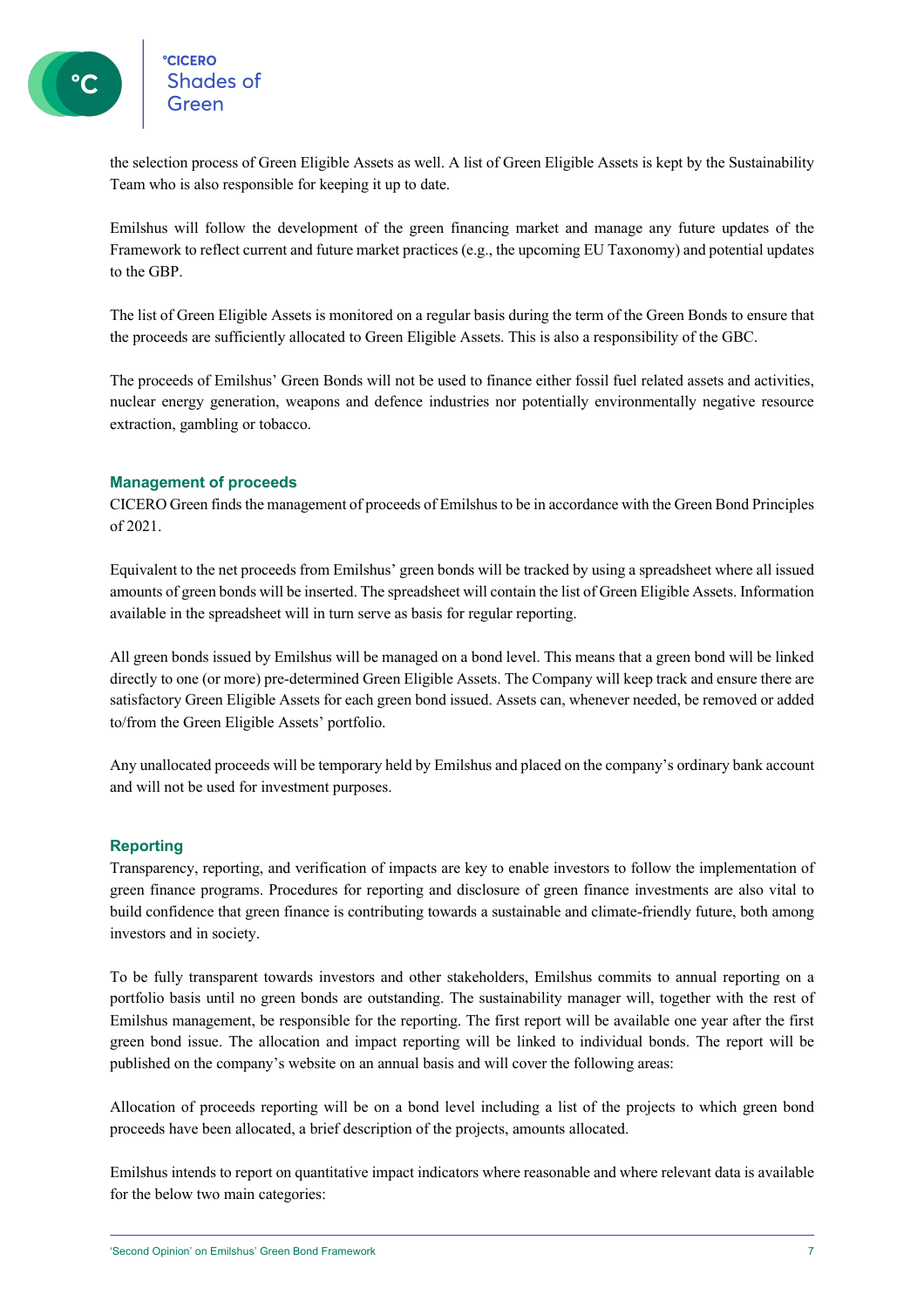Green and energy efficient buildings:

- Information on the energy consumption  $(kWh/m^2/year)$
- Energy performance certificate class, if any
- Type of certification including level, if any (e.g., Miljöbyggnad iDrift Silver, etc.)
- Progress report on buildings subject for major renovations
- Estimated annual greenhouse gas emissions reduced or avoided (tCO<sub>2</sub>e)

Energy efficiency:

- Amount of energy saved per  $m^2$ .
- Estimated annual greenhouse gas emissions reduced or avoided (tCO<sub>2</sub>e)

In all emission reporting, Emilshus will use individual grid factors depending on municipal conditions. The methodology and grid factors will be made public in the reporting. The allocation of proceeds and impact reporting will be subject to an annual review by an external part/verifier. The verification report provided by the external part will be published on Emilshus' website.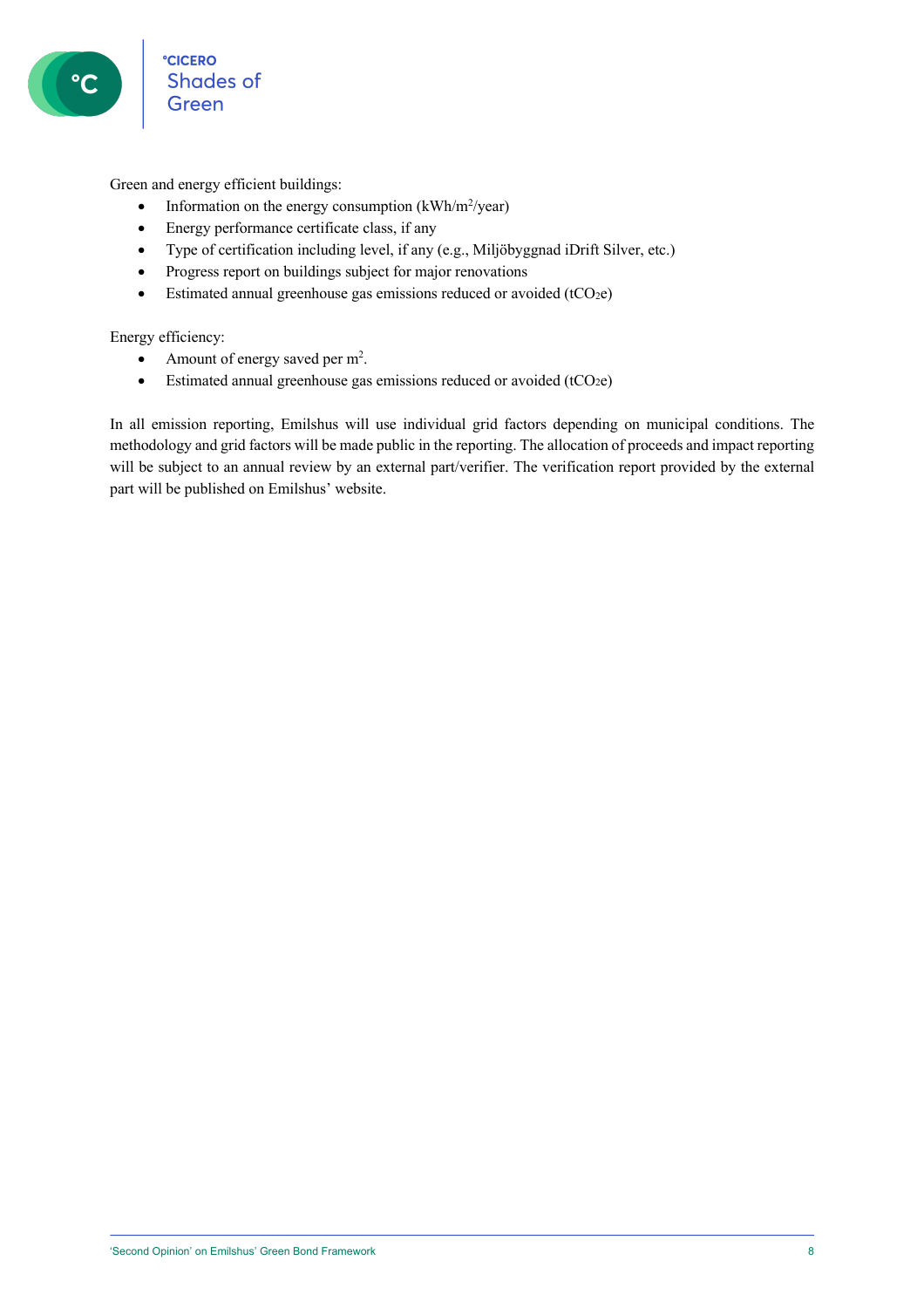

## **3 Assessment of Emilshus' green bond framework and policies**

The framework and procedures for Emilshus' green bond investments are assessed and their strengths and weaknesses are discussed in this section. The strengths of an investment framework with respect to environmental impact are areas where it clearly supports low-carbon projects; weaknesses are typically areas that are unclear or too general. Pitfalls are also raised in this section to note areas where Emilshus should be aware of potential macrolevel impacts of investment projects.

#### **Overall shading**

Based on the project category shadings detailed below, and consideration of environmental ambitions and governance structure reflected in Emilshus' green bond framework, we rate the framework **CICERO Light Green.**

#### **Eligible projects under the Emilshus' green bond framework**

At the basic level, the selection of eligible project categories is the primary mechanism to ensure that projects deliver environmental benefits. Through selection of project categories with clear environmental benefits, green bonds aim to provide investors with certainty that their investments deliver environmental returns as well as financial returns. The Green Bonds Principles (GBP) state that the "overall environmental profile" of a project should be assessed and that the selection process should be "well defined".

| Category                                             | <b>Eligible project types</b>                                                                                                                                                                                                                                                                                                                                                                     | <b>Green Shading and some concerns</b>                                                                                                                                                                                                                                                                                                                                                                                        |
|------------------------------------------------------|---------------------------------------------------------------------------------------------------------------------------------------------------------------------------------------------------------------------------------------------------------------------------------------------------------------------------------------------------------------------------------------------------|-------------------------------------------------------------------------------------------------------------------------------------------------------------------------------------------------------------------------------------------------------------------------------------------------------------------------------------------------------------------------------------------------------------------------------|
| <b>Green and</b><br>energy<br>efficient<br>buildings | New buildings constructed after January 1,<br>2021 that either have or with the objective to<br>receive:<br>Miljöbyggnad Silver, Green Building or<br>another certification of equivalent or better<br>energy consumption; or<br>an energy performance certificate ("EPC") of<br>٠<br>class A or B; or<br>an energy consumption at least 30% below the<br>applicable national building regulation | <b>Light to Medium Green</b><br>The "light part" of the shading is due to<br>the limitied energy requirement for older<br>buildings.<br>Miljöbyggnad Silver require an energy<br>use 20% below current regulation. Green<br>Building has as sole requirement that the<br>building uses 25% less energy than<br>before or compared to the new<br>construction requirements in BBR.<br>Miljöbyggnad iDrift has no direct energy |
|                                                      | <b>Existing buildings including acquired buildings:</b><br>Buildings that fulfil at least one of the three<br>requirements for New buildings stated above;<br><sub>or</sub><br>Miljöbyggnad iDrift Silver, Green Building or<br>another certification combined with fulfilled<br>criteria according to the bullet-point below;<br><b>or</b>                                                       | requirement.<br>In Sweden, EPC A is at least 50% better<br>than current regulations, while EPC B is<br>between 50% and 75% of current<br>regulation for new buildings. Older<br>buildings can have labels that are up to<br>10 years old, and therefore weaker<br>energy wise. Emilshus informs us that                                                                                                                       |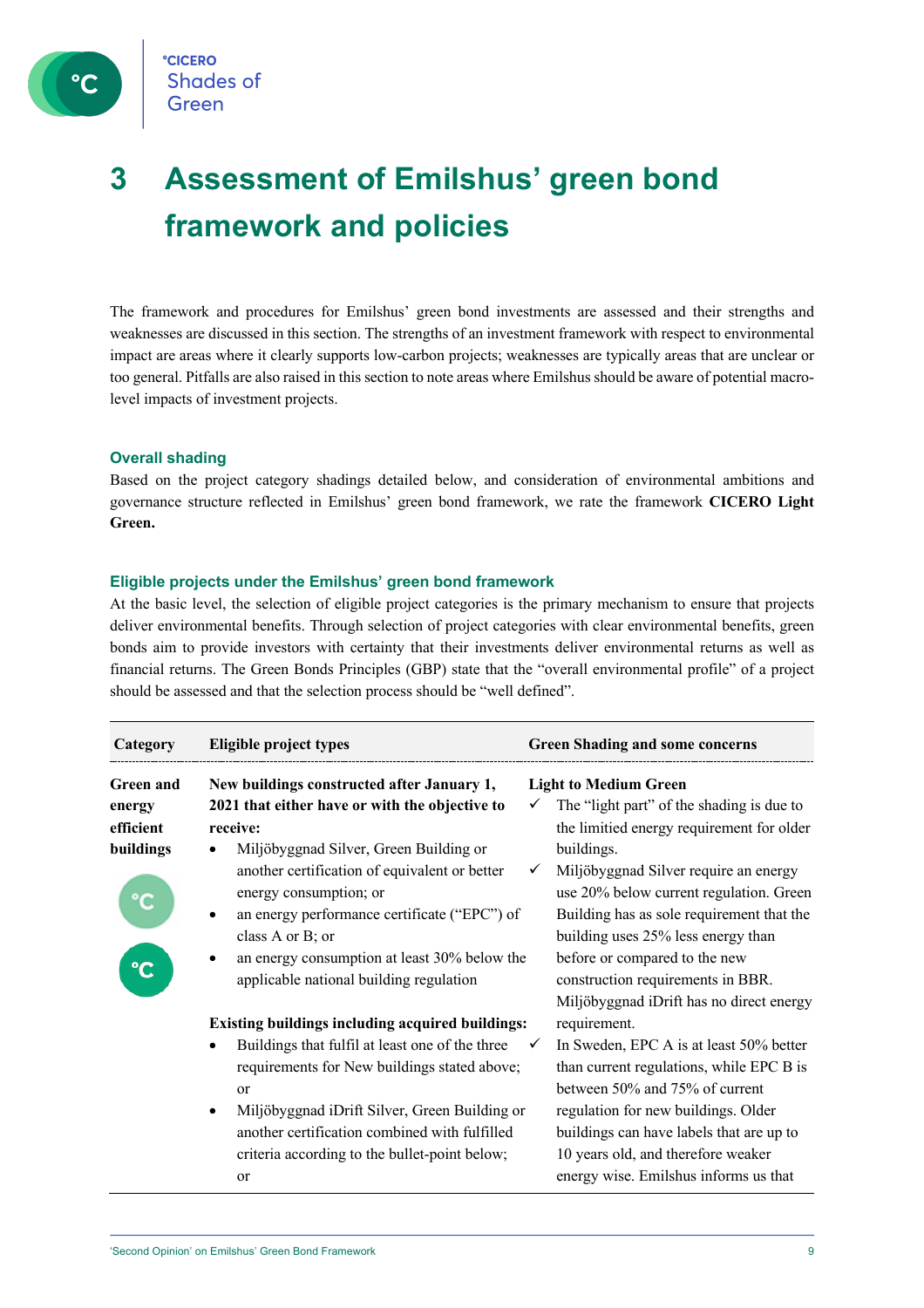• Buildings with energy consumption below the targets:

| Building year Energy consumption/m <sup>2</sup> |                          |  |  |  |  |
|-------------------------------------------------|--------------------------|--|--|--|--|
| Before 1971 130 kWh                             |                          |  |  |  |  |
| 1971-1999                                       | $120$ kWh                |  |  |  |  |
| 2000-2006                                       | $100 \text{ kWh}$        |  |  |  |  |
| After 2006                                      | 20% below the applicable |  |  |  |  |
|                                                 | national building        |  |  |  |  |
|                                                 | regulations              |  |  |  |  |

#### **Category 3 – Major renovations:**

Existing buildings subject for major renovations leading to 30% lower energy consumption within the coming two to four years. The progress on ongoing renovations is reported annually and includes the current status as well as details of the plan going forward. The reduction in energy consumption is applicable per building and will be verified by an expert consultant upon completion of the renovation.

they will only use EPCs that are from 2018 or later.

 $\checkmark$  The energy criteria (covering 'property energy', i.e., the energy used for operating the properties exclusive of tenants' energy use) for existing buildings are based on Emilshus' best practice today.

- From a climate point of view, major renovations are often preferable to new constructions. Reduced energy consumption of 30% from major renovation is likely aligned with the proposed EU taxonomy.
- We note that green financing for existing buildings are eligible even though major renovations are 2-4 years into the future. Emilshus further informs us that the full value of renovated buildings will be covered by green finance.
- $\checkmark$  Emilshus says that no fossil fuel heating systems will be renovated. Instead they will be replaced.
- $\checkmark$  The issuer should consider construction phase emissions and emissions related to transportation to and from the properties.

**Energy efficiency**



#### **Energy retrofits:**

• Initiatives aimed at reducing the properties energy consumption, such as installation of onsite solar panels, geothermal energy installations, converting to LED lighting, energy efficient ventilation units, extension of district heating and cooling systems, improvements and implementation of control  $\checkmark$ systems, as well as infrastructure for electric vehicles.

#### **Medium to Dark Green**

- We note that this criteria does not contain quantified improvement requirements.
- Charging stations can also be used by hybrid vehicles, thus including a fossil element.
- District heating, where is relies on waste to energy system, can contain small fractions of plastics.
- $\checkmark$  Emilshus informs us that no facilities with fossil fuel heating/cooling be included.
- $\checkmark$  Any efficiency measures runs the risk of rebound effects whereby the activity level will increase.

Table 1. Eligible project categories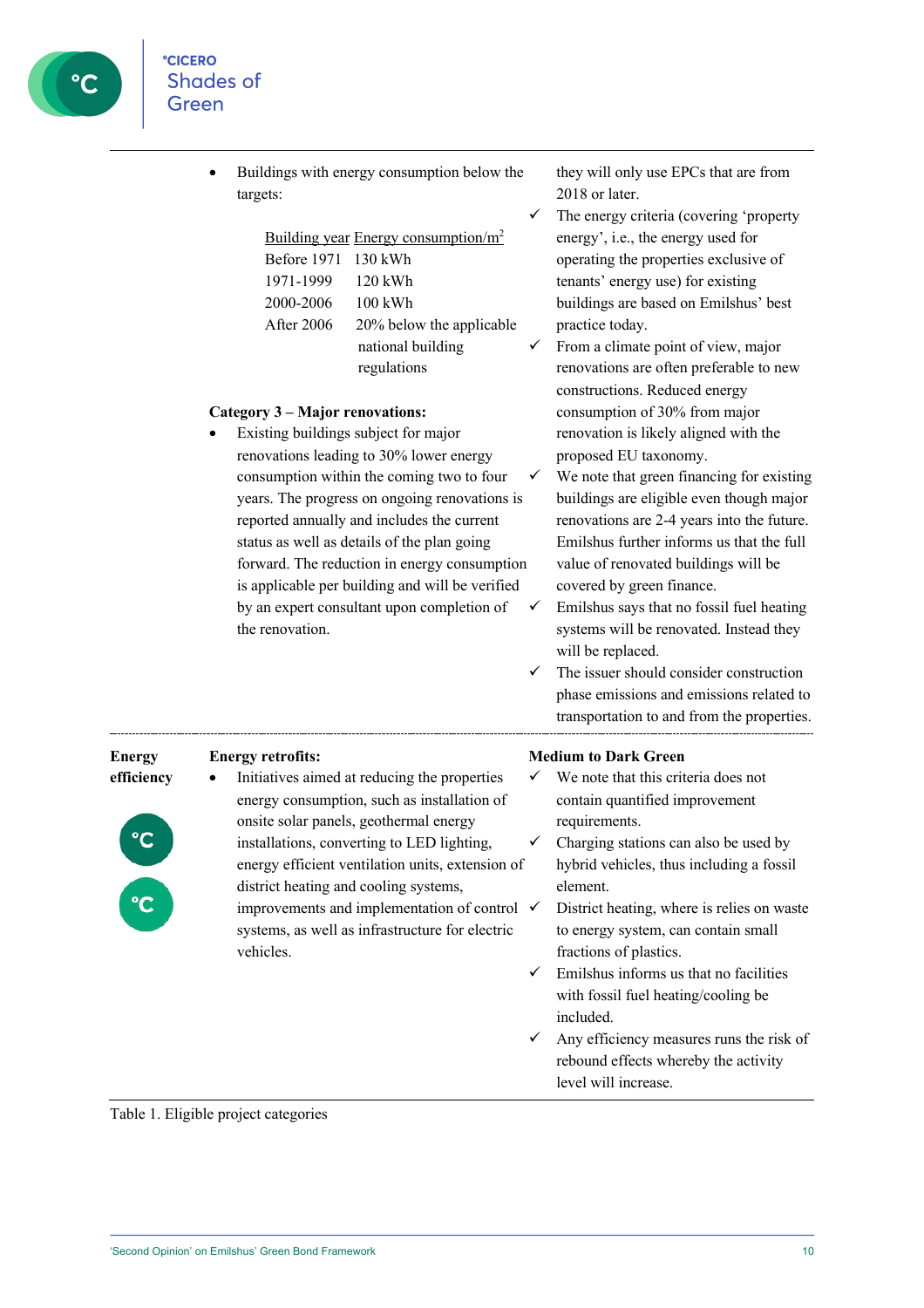#### **Background**

The real estate sector is the single largest energy consuming sector in the EU, responsible for about 40% of total energy consumption and 36% of total carbon emissions. Investing in green and energy efficient buildings thus play a key role in the energy transition.

As member of the EU, Sweden is subject to the EU's climate targets of reducing collective EU greenhouse gas emissions by 40% by 2030 compared to 1990 levels, increasing the share of renewable energy to 32% and improving energy efficiency by at least 32.5%<sup>5</sup>. The European Green Deal aims for carbon neutrality in 2050.<sup>6</sup>

The construction and real estate sector have a major impact on our common environment. According to the National Board of Housing, Building and Planning's environmental indicators, it accounts for 32% of Sweden's energy use, 31% of waste and 19% of domestic greenhouse gas emissions. IEA reports that the efficiency of building envelopes needs to improve by 30% by 2025 to keep pace with increased building size and energy demand – in addition to improvements in lighting and appliances and increased renewable heat sources. <sup>7</sup> Additionally, approximately half of life-cycle emissions from buildings stem from materials/construction. The other half stems from energy use, which becomes less important over time with the increasing adoption of off-grid solutions such as geothermal and solar. All of these factors should therefore be considered in the project selection process.

Voluntary environmental certifications such as Miljöbyggnad and Green Building or equivalents measure or estimate the environmental footprint of buildings and raise awareness of environmental issues. These points-based certifications, however, fall short of guaranteeing a low-climate impact building, as they may not ensure compliance with all relevant factors e.g., access to public transport and climate resilience. Many of these factors are covered under the World Green Building Council's recommendations for best practices for developing green buildings.8 CICERO Shades of Green assesses all of these factors when evaluating the climate impact of buildings.

The Exponential Roadmap<sup>9</sup> lays out a trajectory for reducing emissions by 50% by 2030 and requires that emissions reductions strategies within the buildings sector be rapidly scaled up. The roadmap advocates for standardised strategies that are globally scalable within areas such as new procurement practices for construction and renovation that require dramatically improved energy and carbon emission standards, developing new lowcarbon business models for sharing space and smart buildings to achieve economies of scale, and allocating green finance funding for sustainable retrofitting and construction.

Choice of building materials is becoming more important for climate footprint than heating/cooling and power. A large number of life cycle analyses (LCA) show that wood-frame building results in lower primary energy and GHG emission compared to non-wood alternatives including concrete and steel. Less energy, in particular fossil fuels, is needed to manufacture wood-based building materials compared with alternative non-wood materials. Wooden materials also store carbon during their lifetime, temporary sequestering carbon from the atmosphere. Hence, wood-based buildings are appropriate for long-term strategies for reducing fossil fuel use and GHG emissions when combined with sustainable forestry<sup>10</sup>. Quantitative estimates are imprecise, but some studies indicate energy savings of the order of one third in the construction phase of wood buildings compared to buildings using mainly other materials.

<sup>9</sup> https://exponentialroadmap.org/wp-

<sup>5</sup> https://ec.europa.eu/clima/policies/strategies/2030\_en

<sup>6</sup> https://ec.europa.eu/info/strategy/priorities-2019-2024/european-green-deal\_en

<sup>7</sup> https://www.iea.org/reports/building-envelopes

<sup>8</sup> https://www.worldgbc.org/how-can-we-make-our-buildings-green

content/uploads/2020/03/ExponentialRoadmap\_1.5.1\_216x279\_08\_AW\_Download\_Singles\_Small.pdf

<sup>&</sup>lt;sup>10</sup> R&D Fund for public real estate, The Swedish Association of Local Authorities and Regions (2016): Climate impacts of wood vs. non-wood buildings.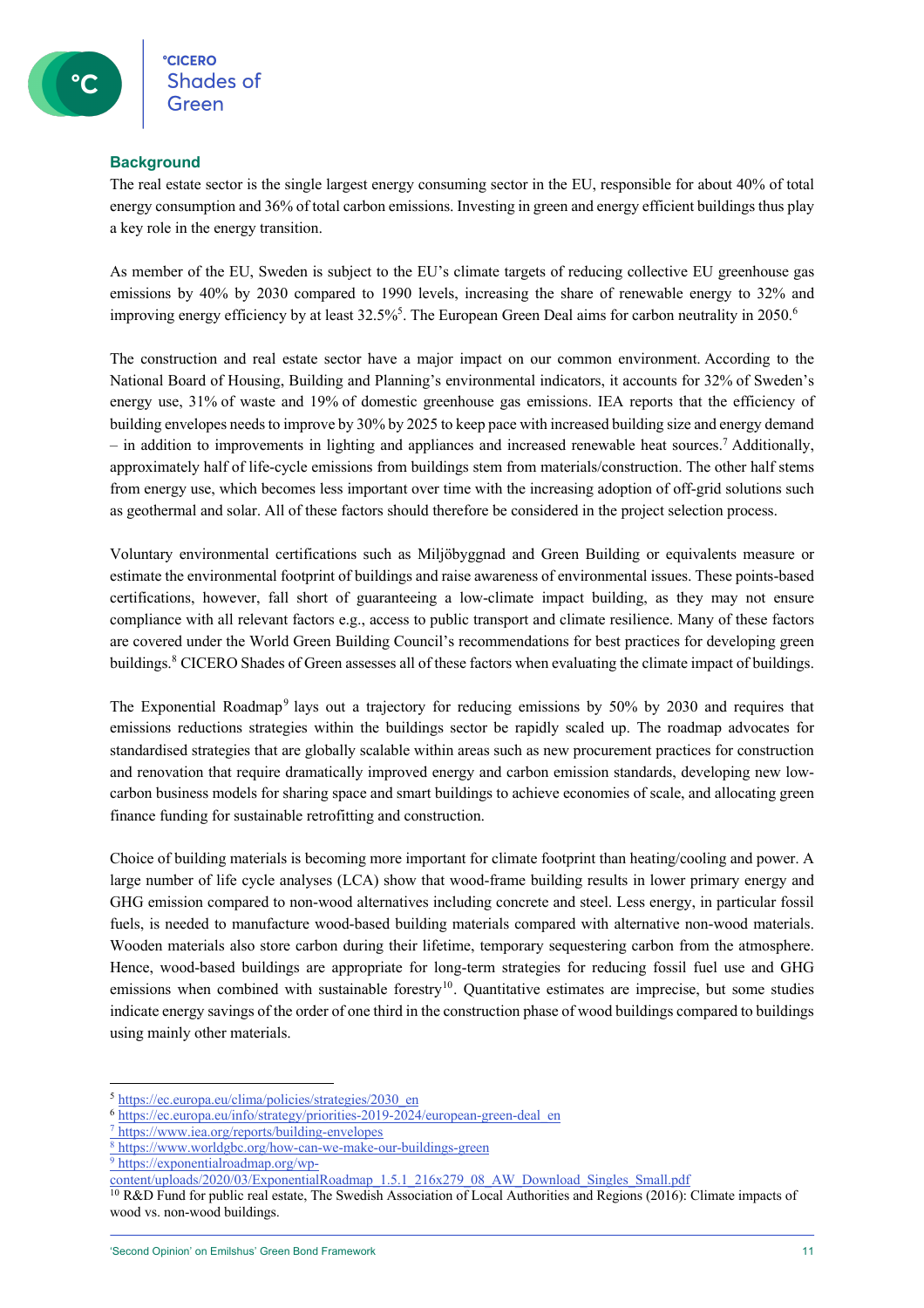#### *EU Taxonomy*

In March 2020, a technical expert group (TEG) proposed an EU taxonomy for sustainable finance that included a number of principles including "do-no-significant-harm (DNSH)-criteria" and safety thresholds for various types of activities11. In April 2021, EU published its delegated act to outline proposed criteria for climate mitigation and adaptation, which it was tasked to develop after the EU Taxonomy Regulation entered into law in July  $2020^{12}$ . The mitigation criteria in the EU taxonomy includes specific thresholds for real estate sector activities relevant for the company13. Relevant activities for the green debt framework are Construction of new buildings, renovation and ownership and acquisition of buildings.

Do-No-Significant-Harm criteria include measures such as ensuring resistance and resilience to extreme weather events, preventing excessive water consumption from inefficient water appliances, ensuring recycling and reuse of construction and demolition waste and limiting pollution and chemical contamination of the local environment, as well as restriction on the type of land used for construction (no arable or forested land).

In order to qualify as a sustainable activity under the EU regulation 2020/852 certain minimum social safeguards must be complied with. The safeguards entail alignment with the OECD Guidelines for Multinational Enterprises and UN Guiding Principles on Business and Human Rights, including the International Labour Organisation's ('ILO') declaration on Fundamental Rights and Principles at Work, the eight ILO core conventions and the International Bill of Human Rights.

#### **Governance Assessment**

Four aspects are studied when assessing the Emilshus' governance procedures: 1) the policies and goals of relevance to the green bond framework; 2) the selection process used to identify eligible projects under the framework; 3) the management of proceeds; and 4) the reporting on the projects to investors. Based on these aspects, an overall grading is given on governance strength falling into one of three classes: Fair, Good or Excellent. Please note this is not a substitute for a full evaluation of the governance of the issuing institution, and does not cover, e.g., corruption.

Emilshus is at an early stage when it comes to formulating strategies and quantitative targets of relevance for the green bond framework. The plan is to decide on quantitative targets next year, but then only for the year 2025. According to the issuer, being a relatively newly established company, Emilshus deems it most relevant to have targets for 2025 in place before evaluating what is possible by 2030. Currently, they do not report on or have quantitative targets for energy use or greenhouse gas emissions. When developing or acquiring new properties, both land and buildings are scrutinized for potential environmental risks. However, Emilshus does not follow the TCFD recommendations on climate risk reporting and use of climate scenarios for stress testing. The selection process of eligible projects is good, as is the management of proceeds. Reporting is on a bond basis and will include a list of the projects to which green bond proceeds have been allocated, a brief description of the

projects, amounts allocated and their expected impacts on of a best effort basis. Both the allocation and the impact report will be verified on an annual basis by an external party.

The overall assessment of Emilshus' governance structure and processes gives it a rating of **Good.**



<sup>&</sup>lt;sup>11</sup> Taxonomy: Final report of the Technical Expert Group on Sustainable Finance, March 2020. TEG final report on the EU  $\frac{\text{taxonomy (europa.eu)}}{12 \text{ Syst}}$ 

<sup>12</sup> Sustainable finance taxonomy - Regulation (EU) 2020/852 | European Commission (europa.eu) <sup>13</sup> taxonomy-regulation-delegated-act-2021-2800-annex-1\_en.pdf (europa.eu)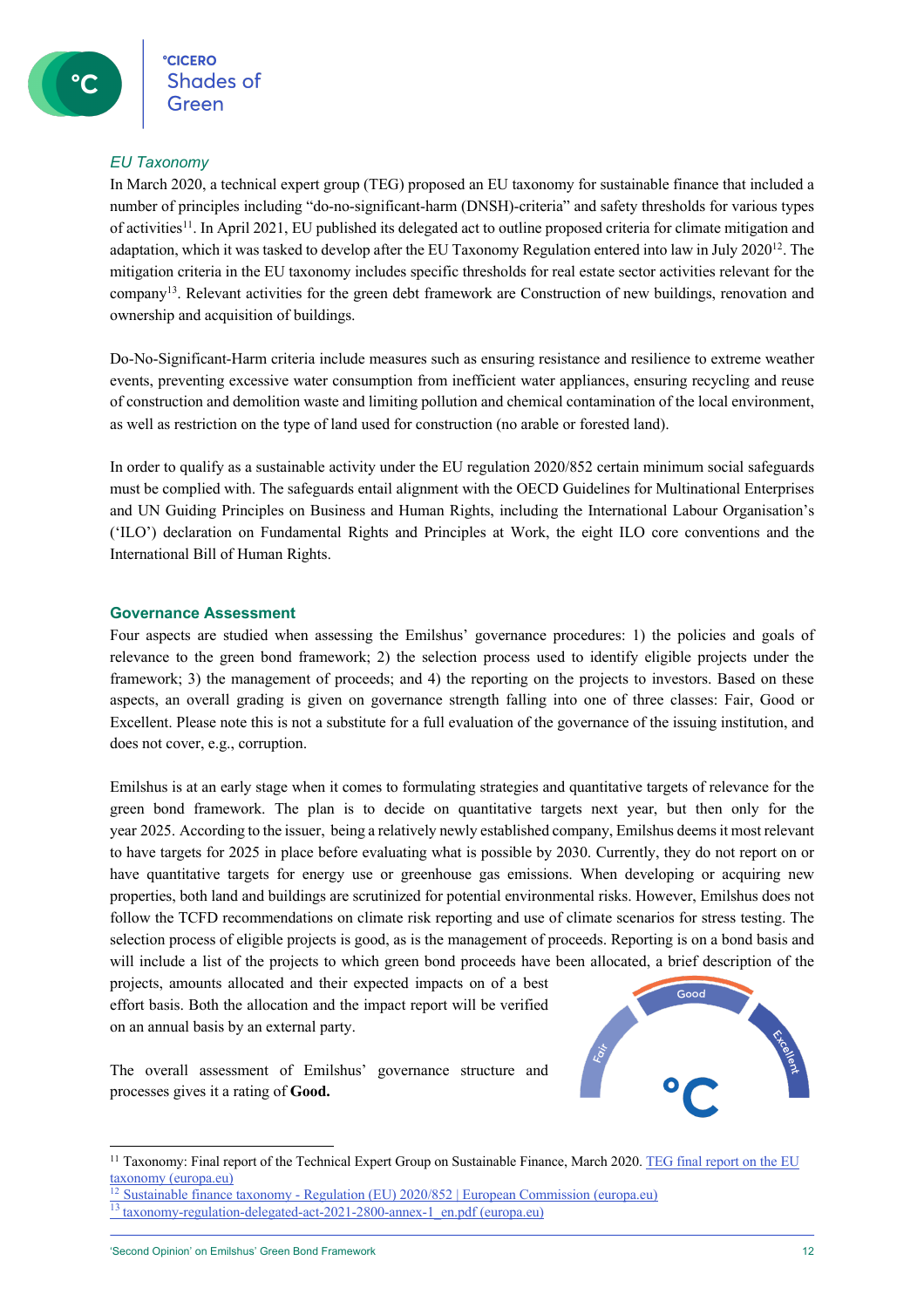#### **Strengths**

The main use of proceeds will be for existing buildings in the Green and energy efficient buildings category. We note that refurbishment of existing, older buildings is often a more climate friendly alternative than construction of new buildings. The clear and comprehensive exclusion of fossil fuel assets and activities is a strength of the green bond framework. The active attitude towards sub-contractors and suppliers by Emilshus is a good support for the green bond framework. We note that Emilshus sustainability policy states very ambitious conditional goals for new buildings (at least 30% lower energy use than the requirements in current regulations - BBR).

#### **Weaknesses**

Lack of quantitative target for greenhouse gas emissions at the company level in both short-term and long-term (at least scope 1 and 2), is a weakness. This will, however, be remedied in the near future (next year). Lack of time series reporting of emissions makes it difficult to assess progress towards its long-term green development. There is also a lack of scenario analysis whether or not formally in alignment with the TCFD recommendations.

We find no further material weaknesses in Emilshus' green bond framework.

#### **Pitfalls**

The CICERO Dark Green shading is difficult to achieve in the real estate sector because buildings have a long lifetime. CICERO Dark Green shading in this sector should therefore conform to strict measures and is reserved for the highest building standards and passive or net positive houses. The green buildings eligible under Emilshus' framework are falling short of the long-term vision of zero-energy buildings or passive houses. On the other hand, renovating old buildings is often a better alternative than constructing new buildings from a climate change perspective, although the energy performance of existing buildings should ideally be better than suggested by the eligibility criteria.

Investors should note that use of proceeds will cover the full value of renovated buildings, and not only the cost of renovation. Green financing is eligible for existing buildings scheduled for renovation 2-4 years into the future.

We note that some of the properties of Emilshus will have tenants dependent on fossil fuel use. However, Emilshus tells us that they will exclude from green financing tenants that will lock-in fossil fuel technologies, e.g., gas stations.

The siting of industrial activities will usually have an impact on transport patterns and the greenhouse gas emissions associated with transport to and from the sites. The criteria or selection process for eligibility in the green bond framework of Emilshus do not take this into account.

For the Green building criteria of Energy Performance Certificate A or B, we note that for older buildings these labels can be up to 10 years old and hence considerably weaker than current labels for new buildings.

Some of the properties of Emilshus are using fossil fuels for heating. This creates a risk for lock-in of a non-green technology through e.g., energy efficiency measures. However, Emilshus says that they will not modernize fossil fuel heating systems, but will seek to replace them. We note furthermore that district heating/cooling is the predominant heating/cooling method in Sweden and probably represents a major part of Emilshus' and tenant's energy use. Most of the district heating companies in Sweden seek to minimize the use of oil or other fossil fuels. However, when waste-to-energy is utilized, it is sometimes difficult to know the fossil fraction of the waste stream, e.g., the amount of plastics. Again, many Swedish district heating companies have strong policies to minimize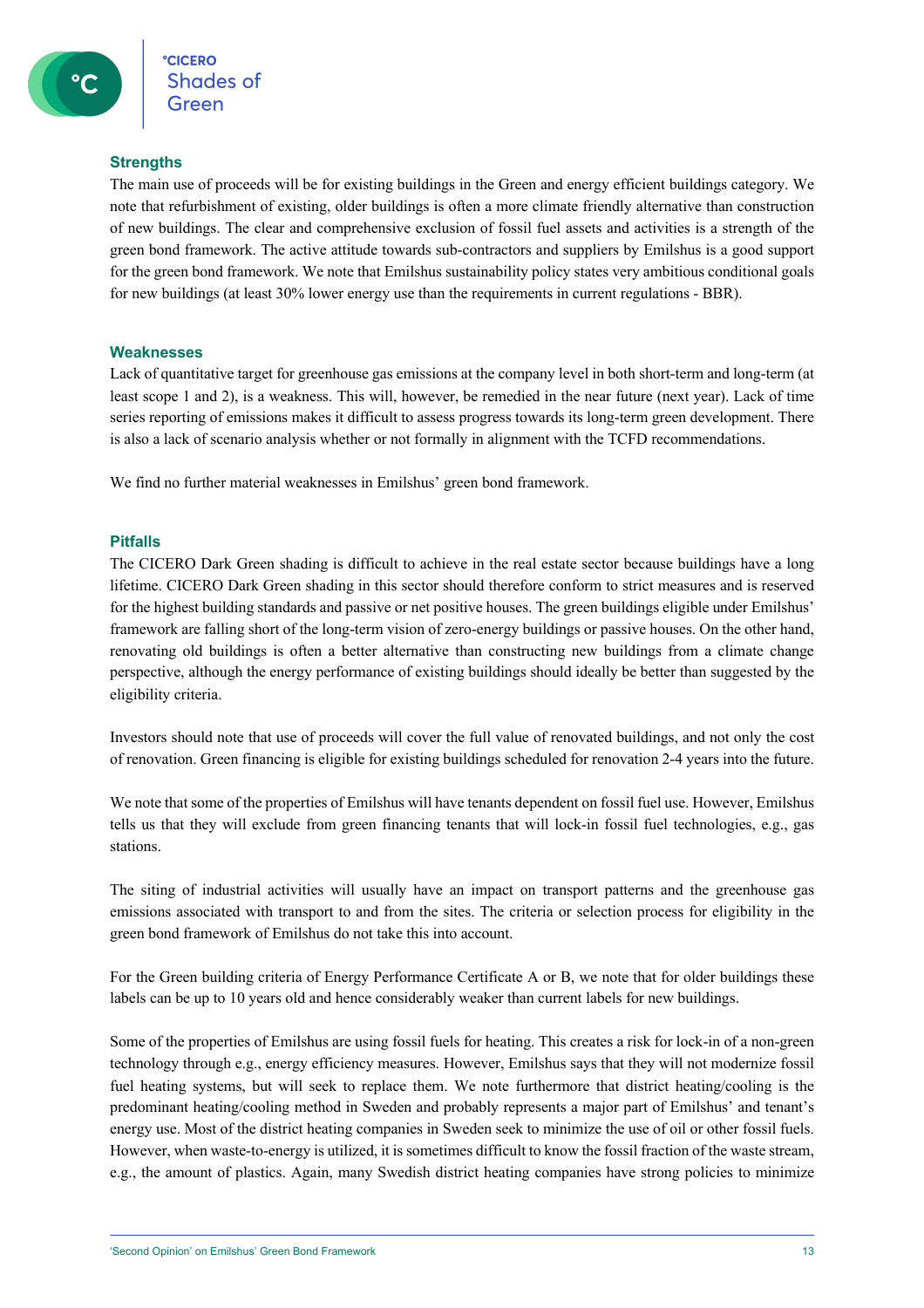**CICERO**<br>Shades of Green

these types of fractions, but without specific information of suppliers of district heating, it is difficult to guarantee totally against the use of some fossil fractions.

Even though drawing the line which impacts are relevant for a project is not straightforward, CICERO Shades of Green intends that issuers should at least be aware of potential negative macro-impacts and aim to minimize them. Rebound effects represent a category of macro impacts. For example, improved energy efficiency of a dwelling and lower energy costs may induce tenants to use more energy, partly offsetting the initial anticipated energy and carbon dioxide savings. While one could argue that these issues should rather be tackled through carbon pricing, it is important that issuers are aware of these potential rebound effects and seek to minimize them. We note that Emilshus tries to do so through close cooperation with their tenants, e.g., through Green contracts.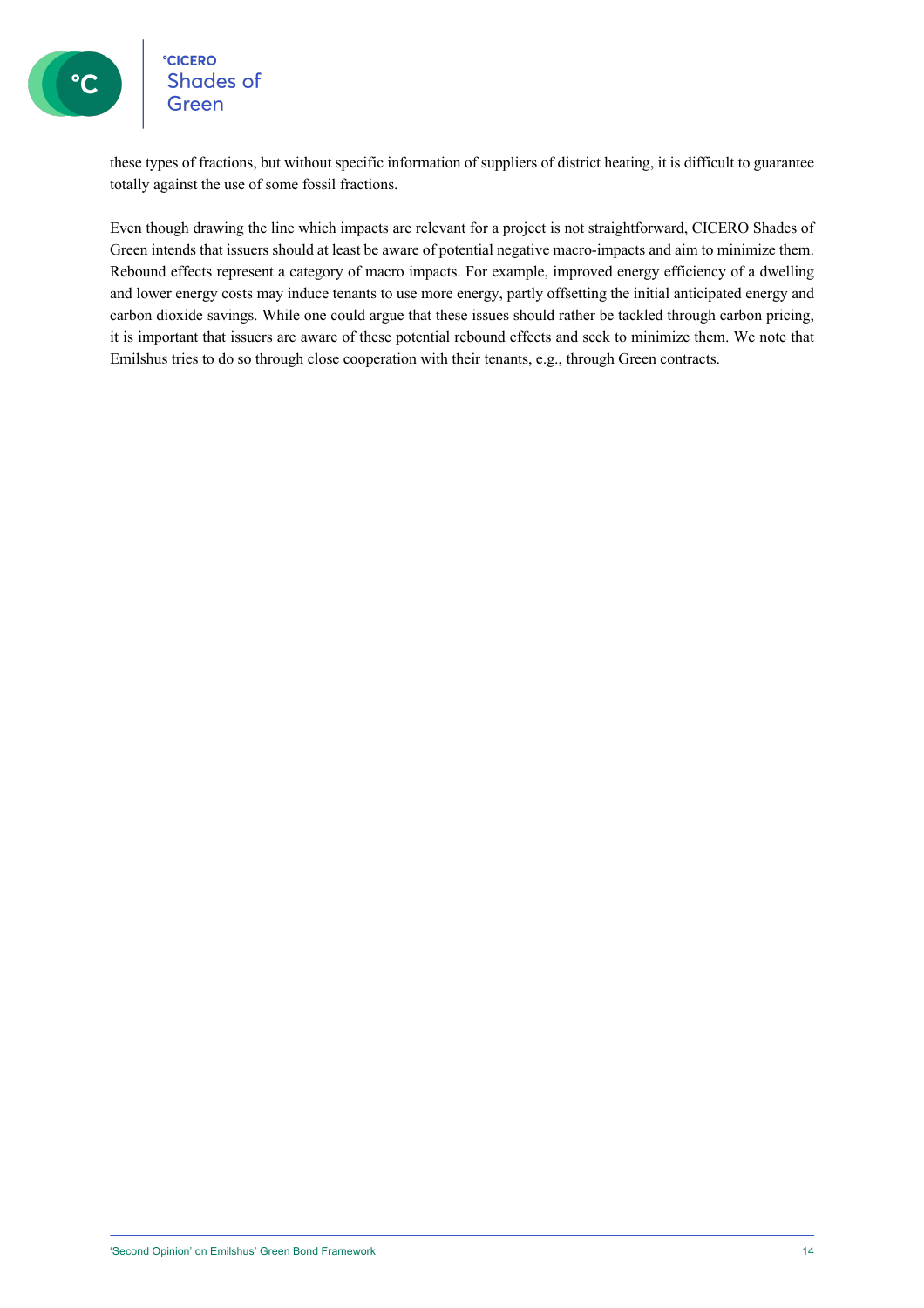

 $\circ$ 

# **Appendix 1:**  Referenced Documents List

| <b>Number</b> | <b>Document Document Name</b>                           | Description                                                 |
|---------------|---------------------------------------------------------|-------------------------------------------------------------|
| 1             | Emilshus - Green Bond Framework - September<br>2021     | Emilshus' Green bond framework, dated<br>September 2021     |
| 2             | emilshus år 2020                                        | Emilshus' 2020 Annual Report (in Swedish)                   |
| 3             | fastighetsbranschens-uppforandekod-for-<br>leverantorer | The Sedish real estate sector's supplier code of<br>conduct |
| 4             | Emilshus Hållbarhetsstrategi 2021                       | Emilshus' sustainability strategy 2021                      |
| 5             | Emilshus Inköpspolicy 2021                              | Emilshus' procurement policy 2021                           |
| 6             | Emilshus miljöpolicy                                    | Emilshus' enevironmental policy                             |
| 7             | Energirapport Positronen utkast                         | Draft energy report for Positronen                          |
| 8             | Energirapport Saluten 1 utkast                          | Draft energy report Saluten 1                               |
| 9             | Energirapport Stenfalken 1 utkast                       | Draft energy report Stenfalken 1                            |
| 10            | Energirapport Broby utkast                              | Draft energy report Broby                                   |
| 11            | Energirapport Norra Delfin 4 utkast                     | Draft energy report Delfin 4                                |